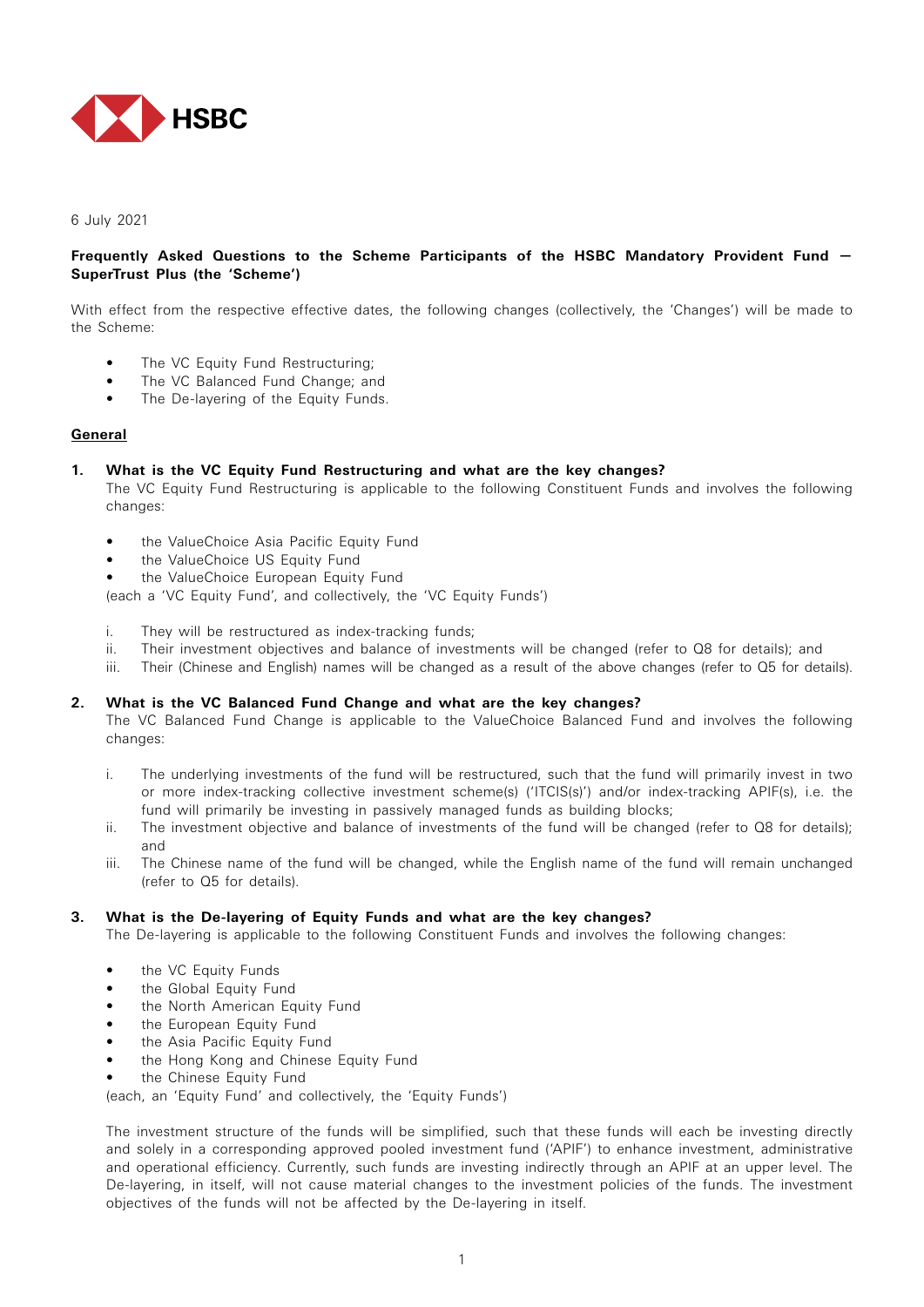# **4. What are the effective dates of the Changes?**

| <b>Respective Changes and affected Constituent Fund</b>         | <b>Effective Dates</b> |  |
|-----------------------------------------------------------------|------------------------|--|
| De-layering:                                                    |                        |  |
| Equity Funds excluding the VC Equity Funds                      | 5 November 2021        |  |
| VC Equity Fund Restructuring (together with the name change and |                        |  |
| the De-layering of the VC Equity Funds):                        |                        |  |
| ValueChoice Asia Pacific Equity Fund                            | 12 November 2021       |  |
| ValueChoice US Equity Fund                                      | 19 November 2021       |  |
| ValueChoice European Equity Fund                                | 26 November 2021       |  |
| VC Balanced Fund Change (together with the name change of       |                        |  |
| the ValueChoice Balanced Fund):                                 |                        |  |
| ValueChoice Balanced Fund                                       | 3 December 2021        |  |

## **More details about the Changes**

**5. What are the new names of the Constituent Funds after the VC Equity Fund Restructuring and VC Balanced Fund Change?**

| <b>Existing Name of Constituent Fund</b> | New Name of Constituent Fund                                                                                      |  |
|------------------------------------------|-------------------------------------------------------------------------------------------------------------------|--|
| ValueChoice Asia Pacific Equity Fund     | ValueChoice Asia Pacific Equity Tracker Fund                                                                      |  |
| ValueChoice US Equity Fund               | ValueChoice North America Equity Tracker Fund                                                                     |  |
| ValueChoice European Equity Fund         | ValueChoice Europe Equity Tracker Fund                                                                            |  |
| ValueChoice Balanced Fund                | ValueChoice Balanced Fund<br>Note: There is no change to the English name<br>but the Chinese name will be changed |  |

## **6. Why would HSBC MPF decide to effect the Changes?**

 Before the respective VC Equity Fund Restructuring and VC Balanced Fund Change, the Scheme currently exists fund offerings with similar investments objectives and policies to each of the affected Constituent Funds (see the table below). In other words, there is a certain degree of similarities and overlaps in the investment objectives and policies between each set of Constituent Funds.

 After the restructuring, the four affected Constituent Funds will passively invest in the same market as the comparable Constituent Funds (actively managed) respectively under the Scheme, complementing the fund offering on our MPF platform.

| <b>Constituent Funds undergoing restructuring</b> | <b>Comparable Constituent Funds in the Scheme</b> |  |
|---------------------------------------------------|---------------------------------------------------|--|
| ValueChoice Asia Pacific Equity Fund              | Asia Pacific Equity Fund                          |  |
| ValueChoice US Equity Fund                        | North American Equity Fund                        |  |
| ValueChoice European Equity Fund                  | European Equity Fund                              |  |
| ValueChoice Balanced Fund                         | Balanced Fund                                     |  |

 Following the restructuring, the Scheme will consist of a more comprehensive offering of Constituent Funds, with a suite of funds that are index-tracking or otherwise primarily investing in passively managed funds as building blocks.

 We consider that it is in the Scheme Participants' interests, as this can facilitate the Scheme Participants to better differentiate the affected funds (undergoing restructuring) from the comparable funds, allowing Scheme Participants to make appropriate investment choices which meet their own investment styles, risk tolerance levels and personal circumstances. Nevertheless, as a result of the restructuring, the affected funds may potentially incur higher transaction costs than before the restructuring to effect the necessary rebalancing of investments, and as a result to achieve their new investment objectives.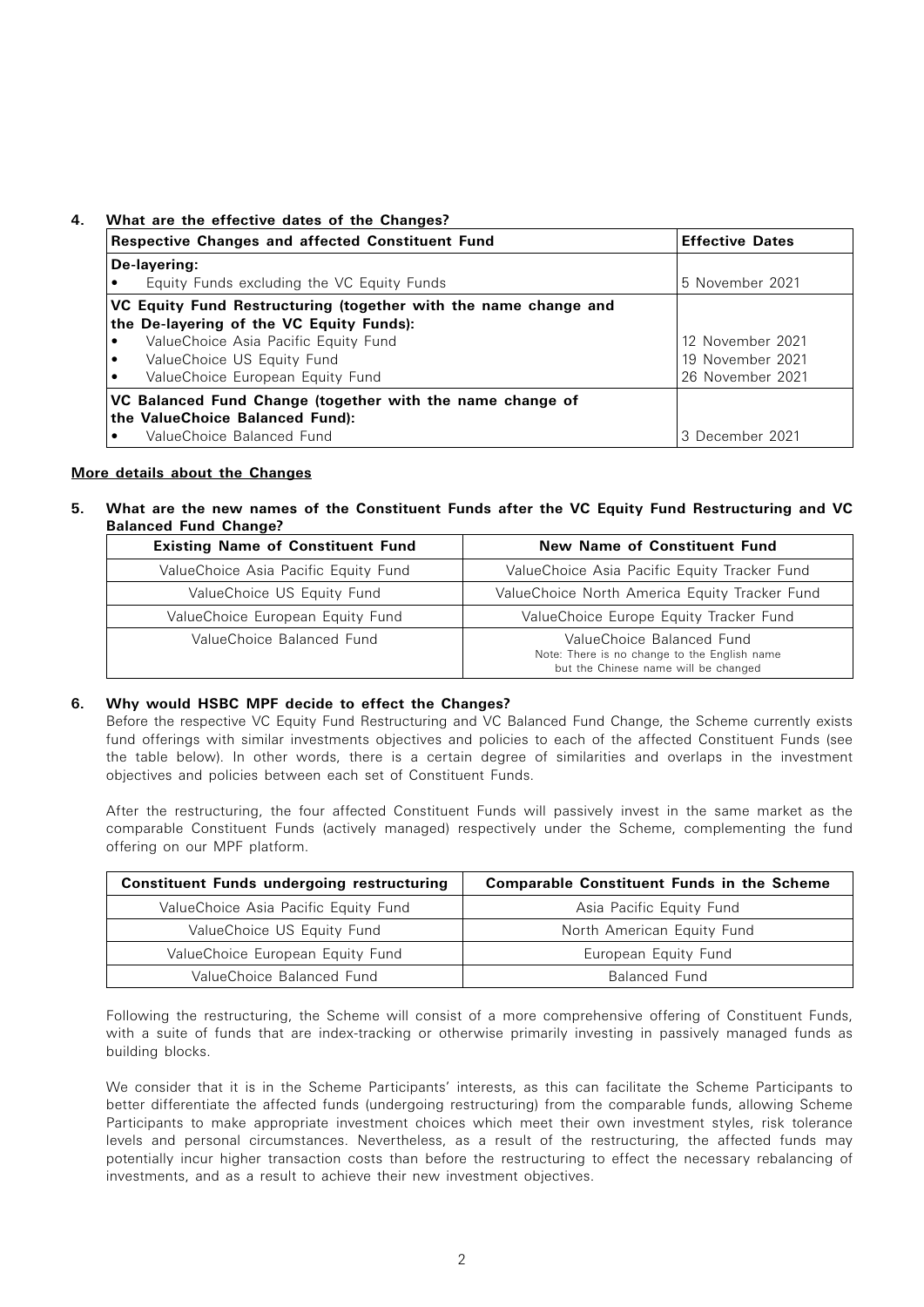Moreover, we consider that the De-layering is in the Scheme Participants' interests as it will simplify the investment structure of the Equity Funds. The De-layering will help enhance the operational and investment efficiency in managing the funds.

- **7. What is the tracking strategy of the VC Equity Funds after the VC Equity Fund Restructuring?** After the restructuring, the VC Equity Funds will, through investment in the corresponding APIFs, track the corresponding benchmark using the physical replication strategy. The physical replication strategy tracks an index by directly holding the underlying securities of the index.
- **8. What are the changes in investment policies of the funds in relation to the VC Equity Fund Restructuring and VC Balanced Fund Change respectively?** For the VC Equity Funds, after the restructuring, their investment objectives will change from achieving long-term capital growth to aiming to match as closely as practicable the performance of the respective benchmark.

 For the ValueChoice Balanced Fund, after the restructuring, the investment objective will be changed from achieving medium-to-high capital growth with medium volatility to long term capital growth, and its investment allocation to equities and equities-related investments will change from 55%-85% to 60-80%.

## **9. What are the corresponding benchmarks of the VC Equity Funds after the VC Equity Fund Restructuring?**

| Name of Constituent Fund             | <b>Corresponding benchmark</b>              |  |
|--------------------------------------|---------------------------------------------|--|
| ValueChoice Asia Pacific Equity Fund | FTSE MPF Asia Pacific ex Japan Hedged Index |  |
| ValueChoice US Equity Fund           | FTSE MPF North America Hedged Index         |  |
| ValueChoice European Equity Fund     | FTSE MPF Europe Hedged Index                |  |

 Each FTSE MPF Index demonstrates a good representation of its corresponding underlying market with over 80% of market capitalization coverage in general, and is well diversified with 500+ constituents. The FTSE MPF Index Series is based on the FTSE All-World Index Series, a well-established index series. Further information related to the FTSE MPF Index Series can be found on the FTSE Russell website www.ftserussell.com

 Moreover, the above benchmarks are currently adopted by the MPF market as the industry benchmarks of the respective fund category. Tracking these respective index may ensure a higher correlation of fund performance as compared to the MPF industry, thus facilitating better peer comparison.

## **10. How will the performance behaviour of Constituent Funds differ before and after the VC Equity Fund Restructuring and VC Balanced Fund Change?**

 Before the restructuring, the ValueChoice Asia Pacific Equity Fund invests primarily in an actively managed fund, while the ValueChoice US Equity Fund and ValueChoice European Equity Fund have an investment preference towards ITCIS(s). After the restructuring, the funds will become pure index tracking funds. They seek to match as closely as practicable the performance of the respective benchmark.

 For the ValueChoice Balanced Fund, the building blocks of the fund comprises actively managed APIF(s) before the restructuring. After the restructuring, the fund will primarily invest in ITCIS(s) and/or index-tracking APIF(s). The constituents and asset weightings of the building blocks of the fund will be rebalanced periodically.

## **11. How will the VC Equity Fund Restructuring and VC Balanced Fund Change impact the risk ratings of the affected Constituent Funds?**

 It is expected that the VC Equity Fund Restructuring and VC Balanced Fund Change will not change the risk rating of the affected Constituent Funds. The latest risk ratings of the Constituent Funds are made available in the Fund Fact Sheet, HSBC MPF website, HSBC HK Mobile Banking app and Monthly Fund Performance Summary.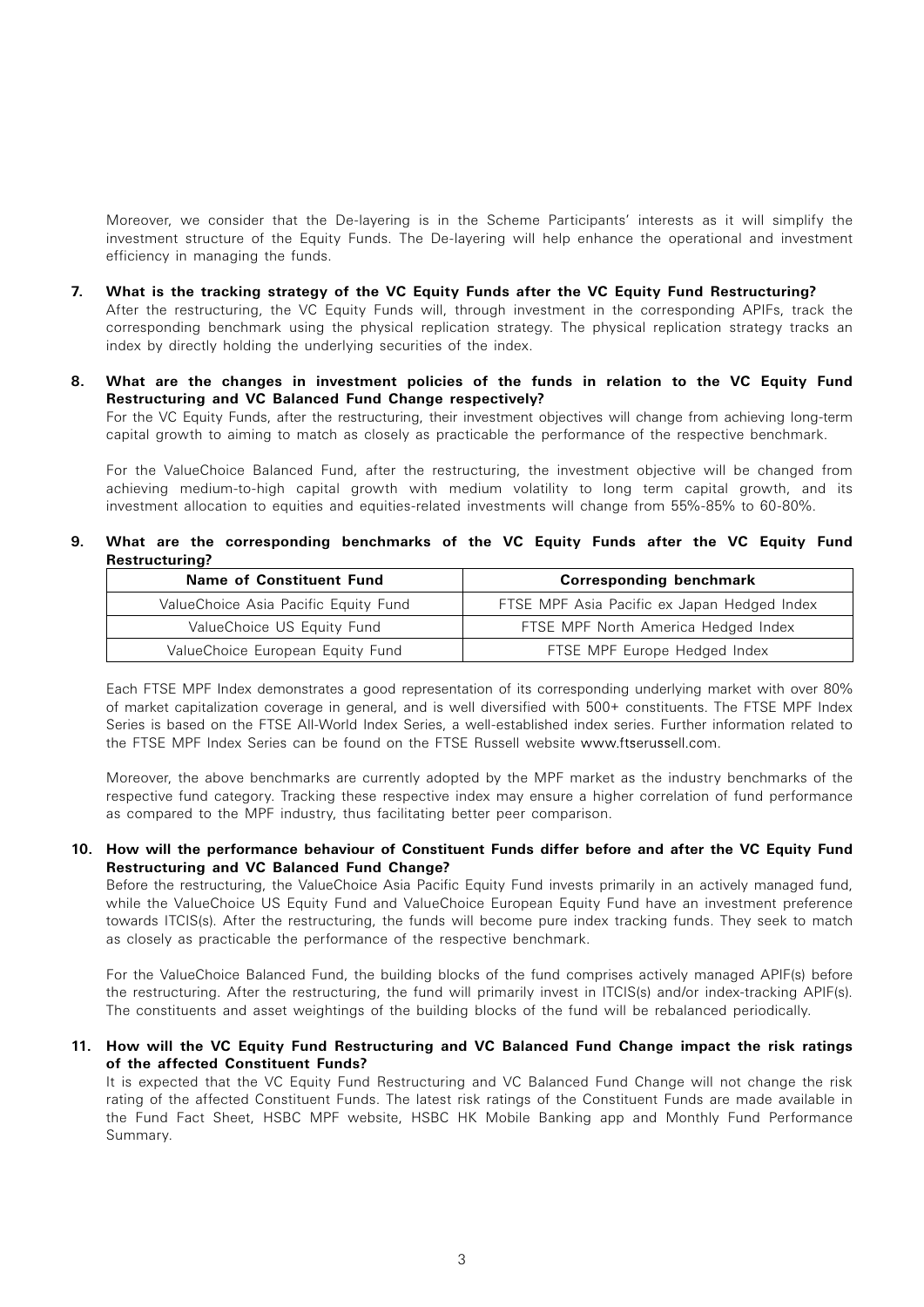**12. Will there be any changes to the management fee level of the affected Constituent Funds after the VC Equity Fund Restructuring and VC Balanced Fund Change?**

 The VC Equity Fund Restructuring and VC Balanced Fund Change will not bring any changes to the total management fee level of the affected Constituent Funds. After the restructuring, the management fee of the VC Equity Funds and ValueChoice Balanced Fund shall remain unchanged at 0.79% p.a. of NAV of the respective Constituent Fund.

## **Other FAQs**

- **13. Will Scheme Participants need to bear any costs incurred as a result of the Changes?** No. Costs associated with the Changes will be borne by the Trustee and the Sponsor, to be agreed between themselves and not be borne by the Scheme or Scheme Participants.
- **14. Will dealings of Constituent Funds be suspended as a result of the Changes?** No suspension of dealings of Constituent Funds will take place due to the Changes.
- **15. What actions shall Scheme Participants take to effect the Changes?** No action is required of the Scheme Participants to effect the Changes. Besides, as described in Q6, we believe that it is in the Scheme Participants' interests to effect the Changes.
- **16. If Scheme Participants are investing into any or more than one of the affected Constituent Funds, will their accrued benefits be affected after the Changes take effect?** The Changes shall not affect the accrued benefits of the Scheme Participants. The unit holdings and the value of such unit holdings of the affected Constituent Funds held by the Scheme Participants immediately before and after the Changes shall remain unchanged.

#### **17. What if Scheme Participants do not want to be affected by the Changes?**

As described in Q6, we believe that it is in the Scheme Participants' interests to effect the Changes.

 Nevertheless, if Scheme Participants do not want to be affected by the Changes, they may submit valid instructions to the Administrator to amend investment options or transfer out of the Scheme to another Registered Scheme on or before the respective cut-off schedules (refer to Q19 for details).

## **18. What if Scheme Participants submit switching/transfer out instructions after the respective cut-off schedules?**

 The instructions will be processed as soon as the Administrator received them. However, given that the switching/ transfer out instructions are received after the respective cut-off schedules, they might be processed and completed after the respective effective dates (refer to Q4 for details). Therefore, there might be a chance that the Scheme Participants' accrued benefits and/or new contributions and/or accrued benefits transferred from another Registered Scheme (as the case may be) have been invested into the affected Constituent Funds for a period of time after the respective Changes take effect.